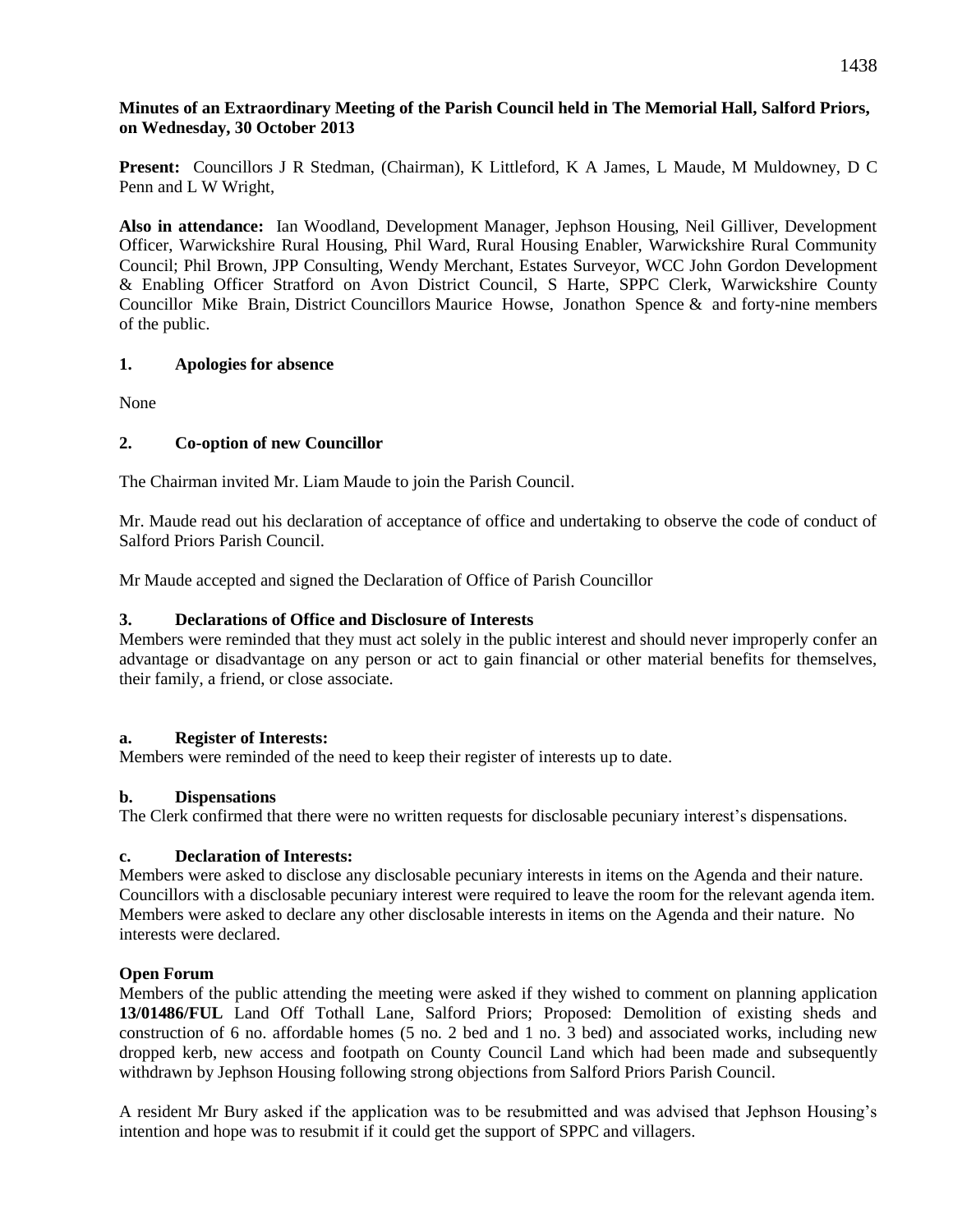It was agreed that there is a strong requirement for social housing in the Parish but it was felt that the site at Tothall Lane was not the right location. A discussion into the seven different sites originally offered followed and the meeting was informed why Tothall Lane was eventually chosen. More discussion followed as to why the Parish Council had supported this location originally but were now opposing it, and the meeting heard that only two of the Councillors remained on the Parish Council and that planning matters had evolved in the intervening years. Particular reference was made to the progress of the district council's Core Strategy and the change also to national planning policy.

Resident Mrs Dare expressed her concern that the Parish Council had changed its mind resulting in £30k being wasted on the design process why was this allowed to happen why was this the only site that the Parish Council considered. Mr Ward agreed and responded that the parish council's change of stance was baffling especially with all of the correspondence between him and the clerk chasing finalisation of the scheme.

District Councillor Jonathon Spence said that the need for affordable homes was not being questioned and that was not the debate for this meeting. What was, was finding the right location which was accepted by both residents and the Parish Council. He suggested that the original seven proposed sites be re-examined through the Neighbourhood Development Plan and local consultation with residents and this would identify the most appropriate development site for the village. Mr Gilliver responded that this had already been carried out in the consultation exercise.

Resident Mr Band said that the first public consultation exercise was floored as some residents abused the process of sticking pins into the map it had not been policed, this comment was strongly refuted by Mr Gilliver.

Mr Ward then went through each of the seven prospective sites in detail, resulting why the land at Tothall Lane was identified as the option to be progressed and this had the support of the Parish Council.

One resident suggested that as a new planning application for up to eighty residences was due to be made, perhaps the Jephson's development could be considered outdated. Neil Gilliver of Warwickshire Rural Housing responded saying that the large development was still speculative, whilst Tothall Lane was ready to deliver six new homes now. The meeting was told Tothall Lane was a rural exception site and thus designated for affordable housing and all six houses would be available for people living in or with a connection to Salford Priors. The properties would be allocated through SDC's Home Choice Plus Scheme. The question of WCC tenant farmers being offered these houses was briefly discussed.

The representatives from Jephson's and Warwickshire Rural Housing fielded a number of other questions from residents and councillors.

Open forum closed at 19.52.

#### **4. Planning Application: 13/01486/FUL** Land Off Tothall Lane, Salford Priors;

The Chairman Cllr Stedman invited the representatives from the various bodies to present their case to the council.

Cllr. Stedman gave a overview of the application and whilst he acknowledged that the planning objections made about the application were weak the Parish Council had to acknowledge the amount of opposition from a large number of local residents

Representatives from Jephson Housing, Warwickshire Rural Housing, Warwickshire Rural Community Council, JJP Consulting, Morton Wykes Kramer, WCC and SDC were asked to comment on the planning application.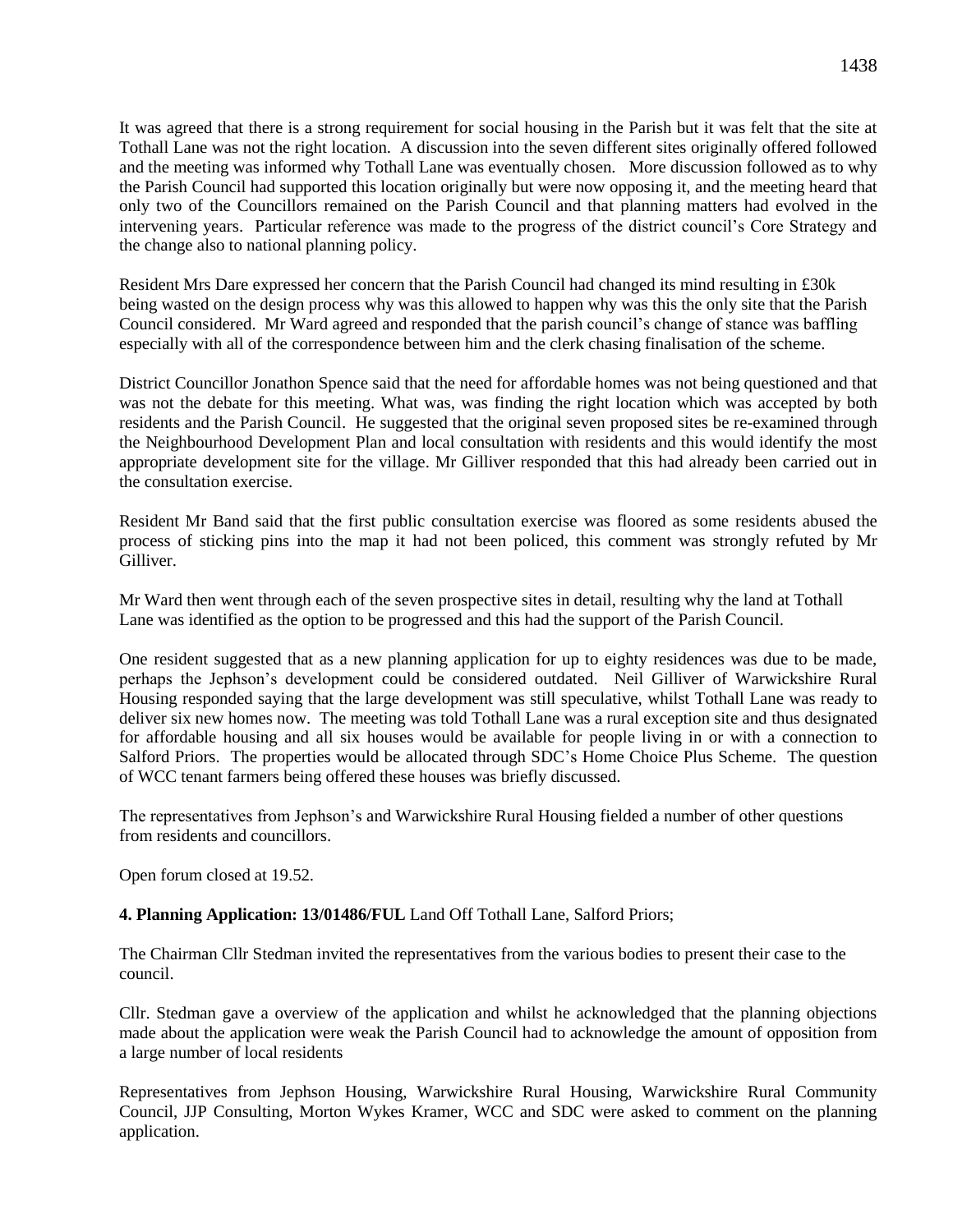Mr. Ian Woodland of Jephson Housing said there was a need to build affordable housing for future generations and Jephsons were ready to proceed with this scheme. Public money had been secured, namely £110k from Stratford on Avon District Council and £76k from HCA and they had a site which the previous Parish Council had supported. He advised that the funding offers expired in March 2015 so there was a requirement to either progress with the scheme or to urgently look at another, more receptive, village. He stated that £30k had been spent on design fees and a large number of man-hours invested. Resources were still being put into the scheme up to 24 July this year when it was discovered that the Parish Council had lodged strong objections. He said that public money was not handed out easily and the HCA monitored every penny allocated and that having to go back and report that the Parish Council had withdrawn their support put everyone in an embarrassing situation. Jephsons wished to move forward with the project with the backing of the Parish Council and the village he did not expect the full backing of residents as there were always going to be local opposition to any site but the Parish Council had a duty to look at the broader issues.

Mr. Neil Gilliver, Development Officer, Warwickshire Rural Housing, advised that it had taken a couple of years to gain funding as small exception sites took a long time. They were difficult as they were outside normal planning consensus and securing funding was difficult. The development needed to be completed by March 2015 in order to retain the funding awards. If later it would be lost and therefore the building needed to start by spring 2014. He said the plans had been carried out in good faith and no information had been received from SPPC that their views were changing. If they had the process would not have got so far.

The support for the Neighbourhood Development Plan process and all the sites should be revisited was dismissed by Mr Gilliver it would just prolong any decision being made.

Mr Ward said he could not understand why the Parish Council had reversed its decision to support this proposal; he had been in contact with the previous clerk and not once was given any indication that support would be withdrawn.

In conclusion on summing up their presentation the developers stated they are requesting the Parish Council to fully support the development of land off Tothall Lane for development of an affordable housing scheme this would allow the scheme to progress to conclusion quickly despite the residents objections this is a normal reaction to any development affecting a locality but this scheme has wider benefits to the residents of the Parish who are desperately seeking affordable housing.

Mr Woodland said that the Parish Council had an opportunity to support the development of the land at Tothall Lane and despite what are basically local objectors the Parish Council could make a vast difference to six families in desperate need to be housed.

The Chairman thanked those that had contributed to the meeting and said that members would consider the issues raised during discussion at the ordinary meeting of the parish council on the 20th November 2013.

#### **5. Staffing Matters**

#### **Exclusion of the Public from the Meeting**

**The Chairman moved:** "That in view of the confidential nature of the business about to be transacted, it is advisable in the public interest that the press and public be temporarily excluded and they are instructed to withdraw" **Agreed**

Prior to receiving a report from the Staffing Consultative Group the Clerk to the Council read out a personal statement advising members that she had withdrawn her notice of intent to resign, that she had been subjected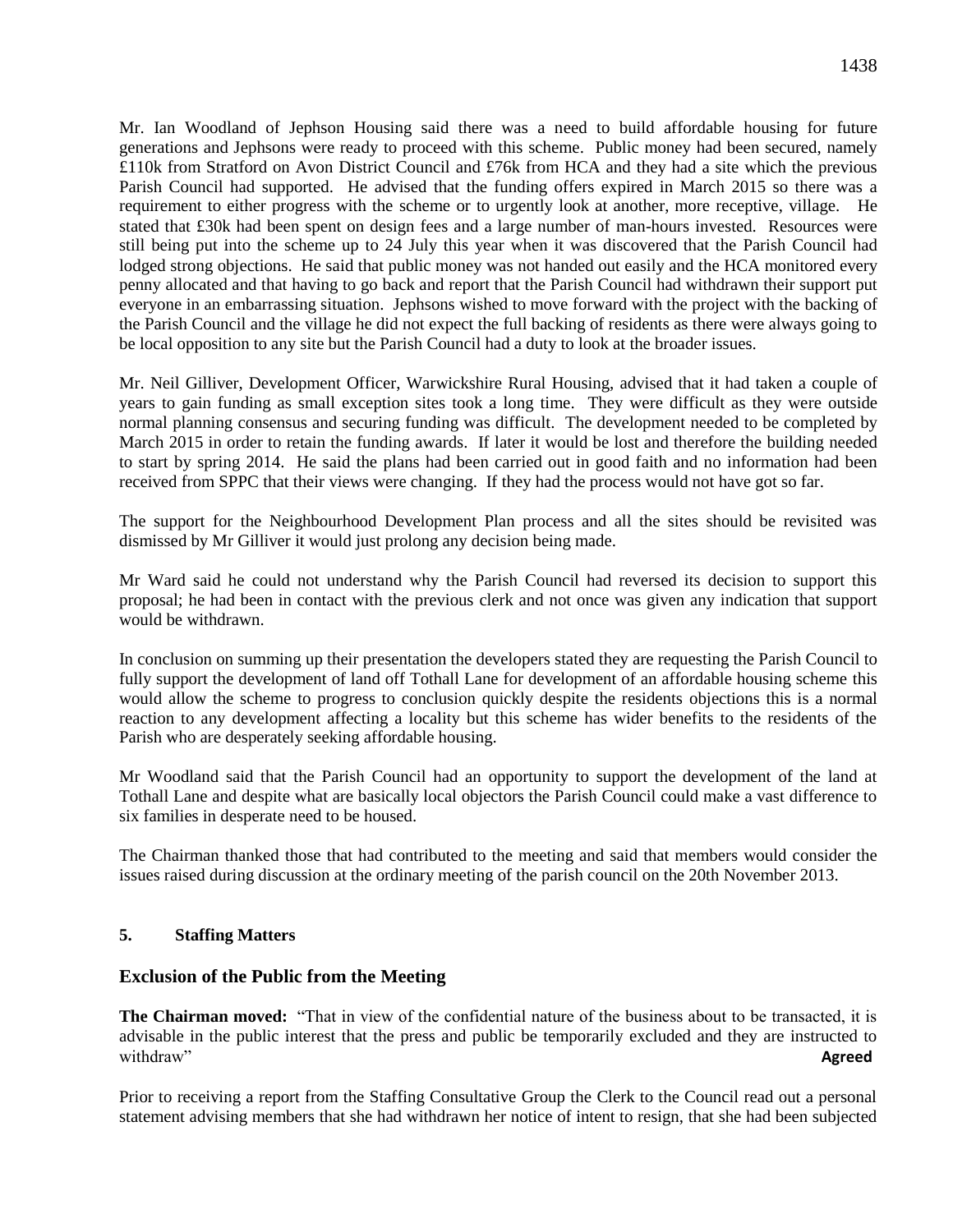to unfair criticism and being incompetent, the Clerk wished to seek redress from the council in the form of a public apology.

In accordance with the Standing Orders the Clerk withdrew from the meeting to allow the matter to be fully debated in the employee's absence.

The Chairman invited Cllr. James to make a report on behalf of the Staffing Consultative Group.

Cllr James preceded what he was going to say by stating the intent of requesting this item on the agenda was to discuss the Clerk's notice to resign and to set in progress temporary arrangements for the November meeting, however, following the Clerk's statement that the resignation notice has been withdrawn he would now comment on the probationary period and issues raised in the personal statement.

Council debated at length the various issues raised in the statement, and the process required to take the matter forward.

Cllr James said that any grievance the Clerk or anyone had against any member of the council should be made in writing in accordance with the Standing Order, the council would investigate the matter, it was not for the council this evening to act on a verbal statement, a member of the council has the same right as anyone to be made fully aware of any allegation in writing prior to the council investigating any matter and the member(s) would not be identified until any investigation was complete.

The Clerk's probationary period interview had not taken place, the Council resolved to extend the Clerk's employment probationary period until Thursday 21<sup>st</sup> November 2013 to allow the Staffing Consultative Group to carry out the interview with the Clerk week commencing Monday  $11<sup>th</sup>$  November 2013.

Cllr James asked members to e-mail him any issues they wished the Staffing Consultative Group to raise with the clerk during the interview meeting.

The council noted the role of the Clerk's mentor Mr. Mike Philpott over the last three months and his input.

The Staffing Consultative Group will report back to the November meeting of the Parish Council.

Communications – It was agreed that there had been a breakdown in communications between all parties some relating to technical issues with e-mails, however, it was agreed that there was a need for improvement as a matter of urgency.

The breakdown in communication had affected the ability of the council to operate in an efficient manner and had led to unforeseen embarrassment of the council in public.

The council's mobile telephone number to be issued and made known by the Clerk without further delay.

All councillors commented during the wide ranging debate and raised various issues, concerns together with expressions of support and agreement on various points that were being debated.

Cllr Maude requested that the Staffing Consultative Group make known to the Clerk at its earliest opportunity the council's decisions relating to the extension of the probationary period, the arrangements for the interview and the requirement for the release of the mobile telephone number.

Cllr. James gave assurance that this would be done in person the next day Thursday  $31<sup>st</sup>$  October 2013.

The Chairman thanked members for the thoroughness of the debate and the time given to this item following what had been a contentious item Tothall Lane Planning in the evening.